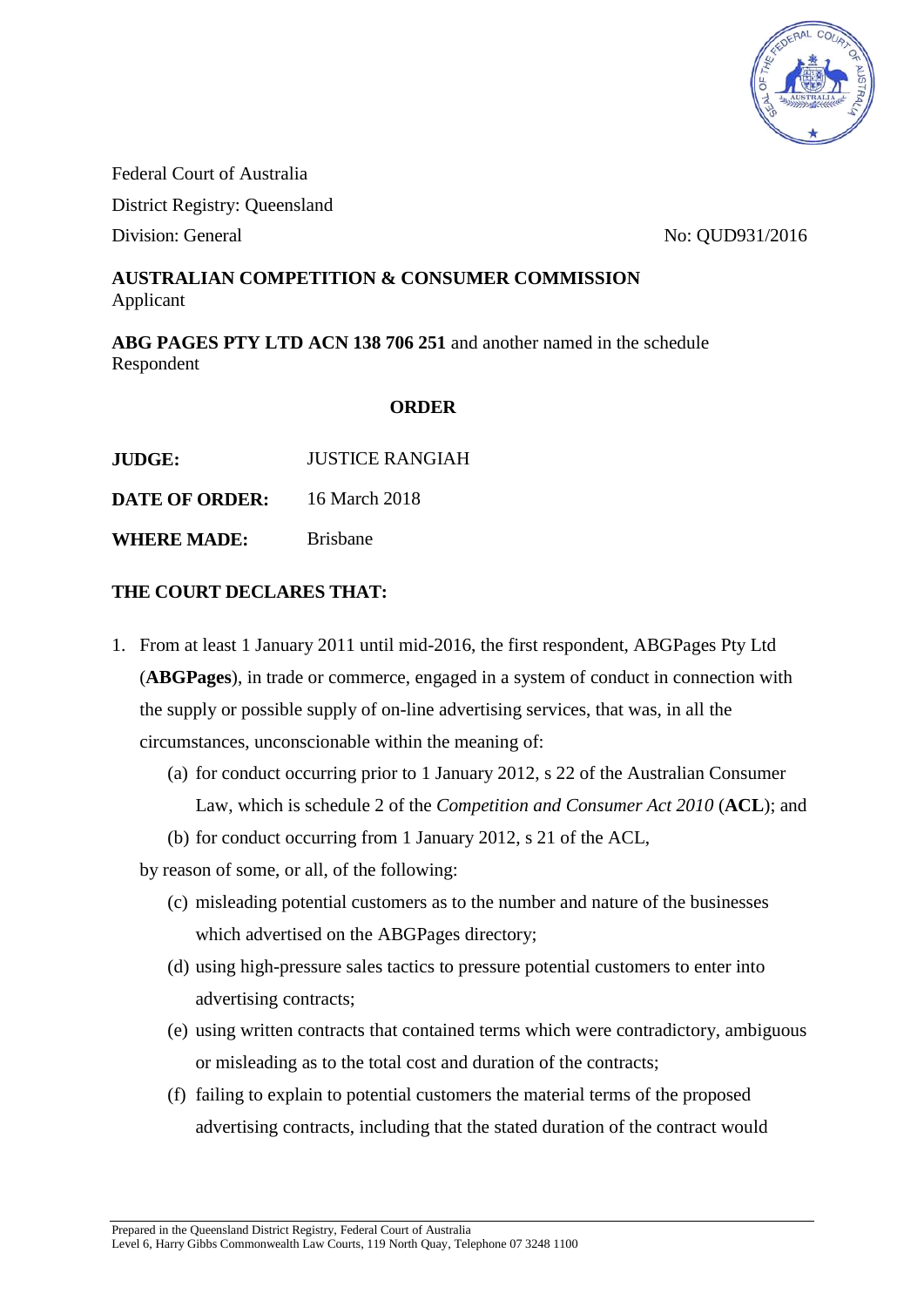

automatically renew unless the customer gave written notice before a specified number of days prior to an unspecified renewal date;

- (g) refusing to accept customers' attempts to provide notice to cancel advertising contracts;
- (h) refusing to cancel contracts which customers did not want and did not intend to enter;
- (i) misleading customers into signing further unwanted advertising contracts for additional categories of advertising;
- (j) misleading customers who wanted to end their relationship with ABGPages into signing a further contract for 12 or 24 months;
- (k) persistently telephoning and emailing customers (often contacting customers multiple times a day on multiple days of a week) when attempting to collect money ABGPages claimed was due under the advertising contracts.
- 2. ABGPages, in trade or commerce, by engaging in or attempting to engage in some or all of the conduct described in paragraphs (a) to (k) above, in connection with the supply or possible supply of on-line advertising services to each of the customers listed below:
	- (a) Berrico Consultants;
	- (b) Bruce Ridge Early Childhood Centre and Preschool;
	- (c) Daramalan College;
	- (d) Family Business Australia;
	- (e) First Impressions Beauty Belconnen;
	- (f) Manuka Park Serviced Apartments;
	- (g) Menindee Local Aboriginal Land Council; and
	- (h) Pasadena High School;

engaged in conduct that was, in all the circumstances, unconscionable in contravention of s 21 of the ACL.

3. From about March 2013 until about mid-2016, ABGPages, by publishing advertisements for a large number of businesses, including high profile businesses such as Telstra Corporation Limited and Kmart Australia Limited, explicitly or impliedly represented that those businesses chose to advertise on the ABGPages website, when in fact they did not and thereby made false or misleading representations in connection with the supply or possible supply of on-line advertising services: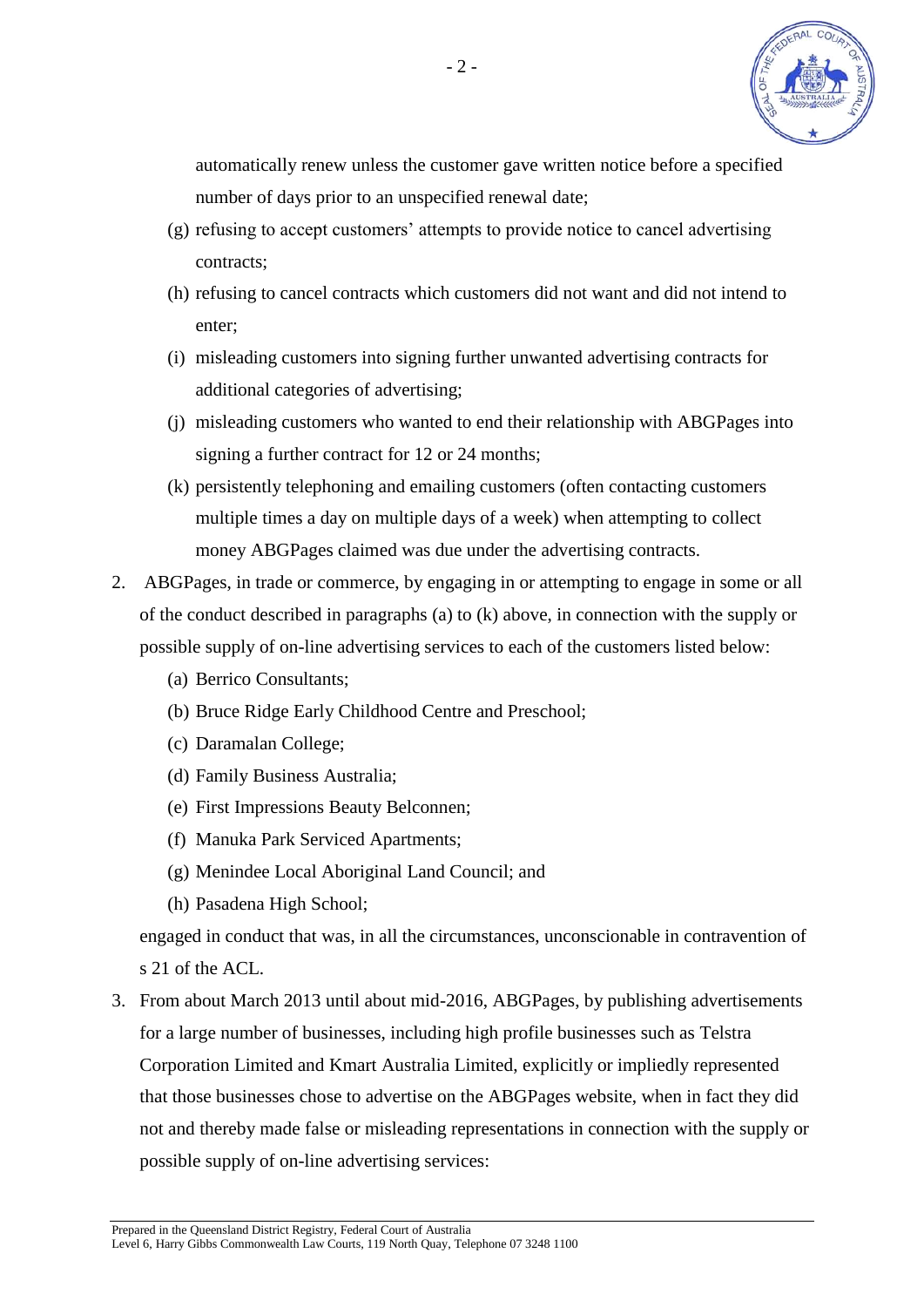

- (a) that the businesses had agreed to acquire services, within the meaning of s  $29(1)(d)$  of the ACL; and
- (b) that the ABGPages directory was affiliated or associated with the businesses within the meaning of s 29(1)(h) of the ACL.
- 4. From at least 1 January 2011 until about mid-2016, ABGPages, by explicitly or impliedly representing to customers that the advertising contracts:
	- (a) were for a specified term, often at a discounted price; and
	- (b) could be terminated by providing written notice before a specified number of days prior to the renewal date;

when in fact it was the case that:

- (c) the advertising contracts were designed so that the term of the contract would automatically renew;
- (d) when the customer ticked the box that indicated they had read and agreed to the terms and conditions, ABGPages asserted that the duration of the contract was automatically renewed for a further term;
- (e) when a customer attempted to provide notice within the specified number of days to terminate the agreement, ABGPages would not accept the notice of termination and would seek to enforce the extended contract period;
- (f) after the first year, the cost of the advertising contract often increased to the full price which was up to 10 times the discounted price;

and thereby made false or misleading representations in trade or commerce in connection with the supply or possible supply of on-line advertising services:

- (g) that the customer had agreed to acquire advertising with ABGPages, within the meaning of s 29(1)(d) of the ACL;
- (h) as to the total term and therefore total price of the advertising contracts, within the meaning of s 29(1)(i) of the ACL;
- (i) as to the existence or effect of a condition, right or remedy of a contract between the customer and ABGPages for advertising services, within the meaning of s  $29(1)(m)$  of the ACL.
- 5. From at least 1 January 2011 until about mid-2016, ABGPages, by explicitly or impliedly representing to customers that:
	- (a) they needed to initial a document and return it to confirm their listing;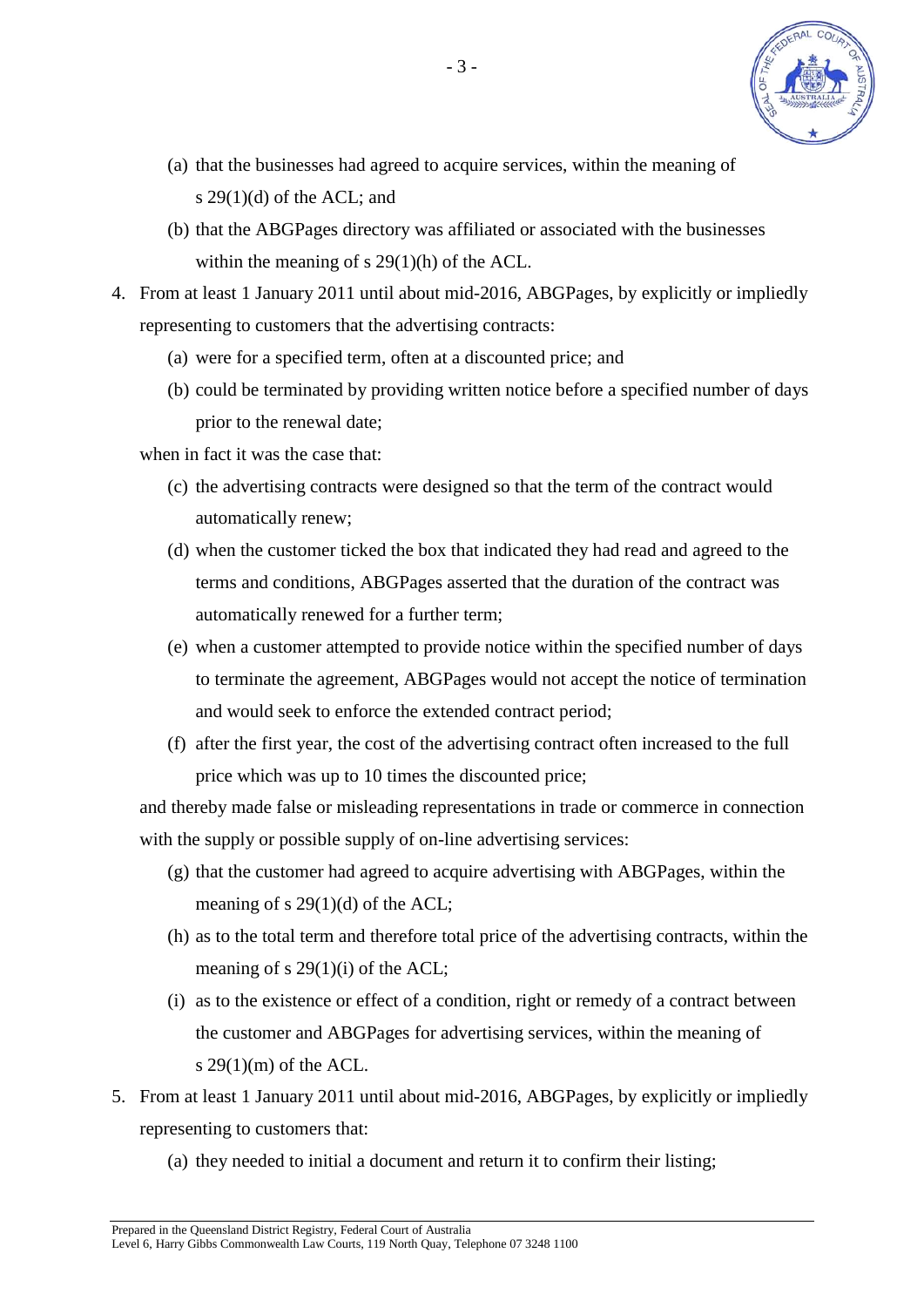

- (b) they could list in an additional category without additional cost by initialling a document and returning it; and
- (c) the customer had to sign and return a document after marking the opt-out box to cancel an existing advertising contract;

when in fact initialling and signing and returning the document was treated by ABGPages as entry into a further advertising contract, made false or misleading representations in trade or commerce in connection with the supply or possible supply of on-line advertising services:

- (d) that the customer had agreed to acquire advertising with ABGPages in those terms, within the meaning of s 29(1)(d) of the ACL;
- (e) as to the existence or effect of a condition, right or remedy of a contract between the customer and ABGPages for advertising services, within the meaning of s  $29(1)(m)$  of the ACL.
- 6. From at least 1 January 2011 until about mid-2016, by engaging in the conduct outlined at Orders 3 to 5 above, ABGPages engaged in conduct in trade or commerce that was misleading or deceptive or likely to mislead or deceive in contravention of s 18 of the ACL.
- 7. Either for the purpose of attempting to pressure customers to enter into an advertising agreement or to chase payment of a disputed invoice, ABGPages called:
	- (a) Menindee Local Aboriginal Land Council at least 993 times between 1 July 2014 and 9 December 2015, including calling over 20 times on 3 separate days and 48 times on one day;
	- (b) Pasadena High School at least 206 times between 1 July 2014 and 18 March 2015 and 13 times on 18 March 2015; and
	- (c) First Impressions Beauty Belconnen at least 205 times between September 2014 and July 2015;

and thereby engaged in conduct in connection with the supply or possible supply of online advertising services which amounted to undue harassment in contravention of s 50 of the ACL in relation to each of the aforementioned customers.

- 8. The second respondent, Ms Michele McCullough (**Ms McCullough**):
	- (a) as sole director and shareholder of ABGPages;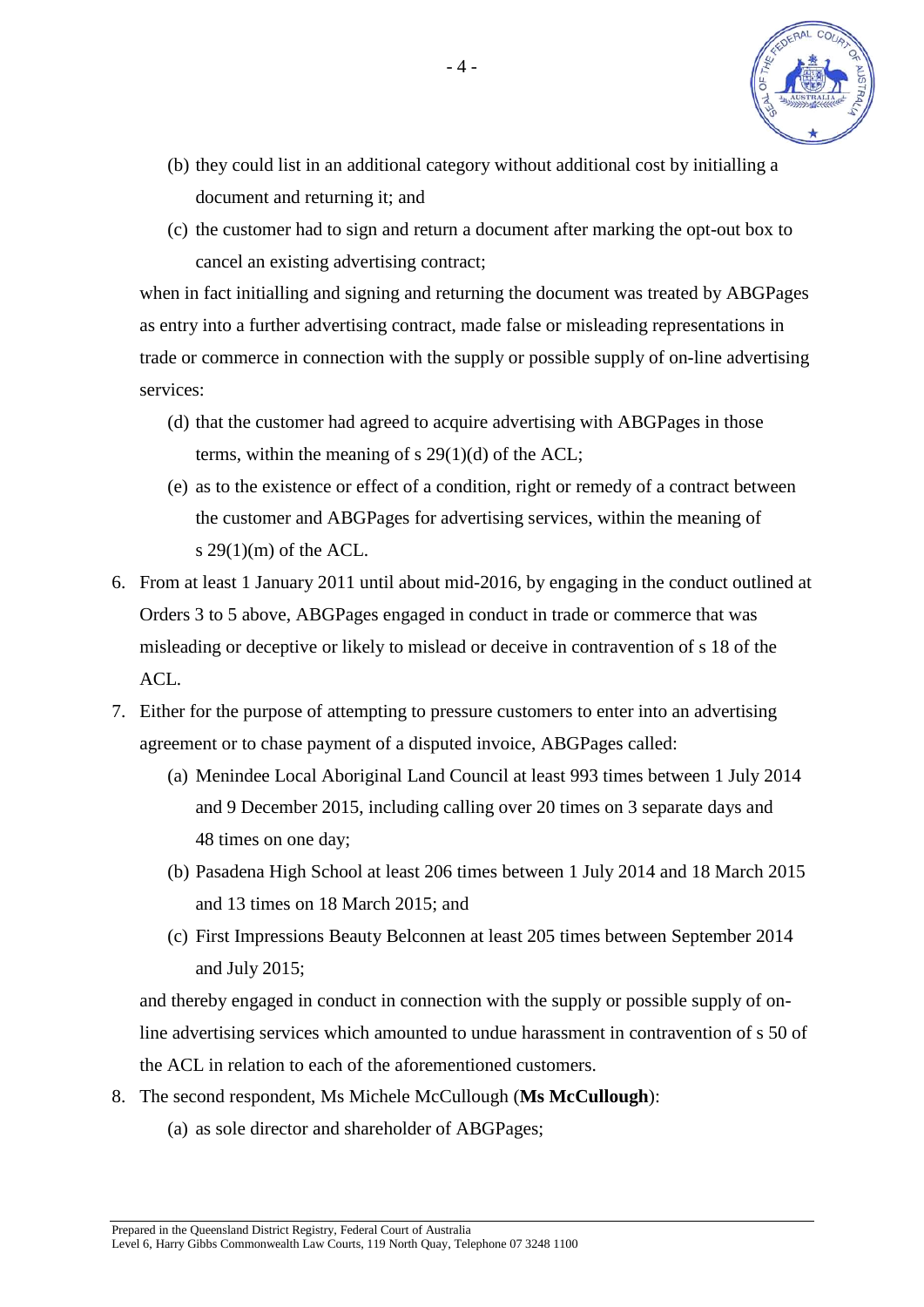

- (b) having managed and controlled the day to day operations of ABGPages since its incorporation in August 2009;
- (c) having designed the unconscionable system referred to in Order 1;
- (d) having designed the detailed telephone scripts, email templates, staff manuals, advertising proposal documents and written terms and conditions;
- (e) having trained staff to follow the unconscionable system referred to in Order 1;
- (f) having enforced staff compliance with the unconscionable system referred to in Order 1;
- (g) having approved the form of the ABGPages website;

was knowingly concerned in the conduct of ABGPages outlined at Orders 1 to 6 above and therefore the contraventions of sections 18, 21 (from 1 January 2012), 22 (prior to 1 January 2012) and 29 of the ACL by ABGPages.

## **THE COURT ORDERS THAT:**

#### *Injunctions*

- 9. ABGPages must not for 5 years from the date of this order, whether by itself, its servants, agents or howsoever otherwise, in connection with the supply or possible supply of advertising services:
	- (a) enforce any contracts entered into before the date of this order; and
	- (b) enter into contracts after the date of this order;

with terms which automatically renew or renew upon ticking a box agreeing to the terms and conditions.

- 10. ABGPages must not for 5 years from the date of this order, whether by itself, its servants, agents or howsoever otherwise, in connection with the supply or possible supply of advertising services, make any of the following representations:
	- (a) a business has agreed to advertise on the ABGPages on-line directory;
	- (b) a contract is for a specified term and can be terminated at the end of that term by giving written notice;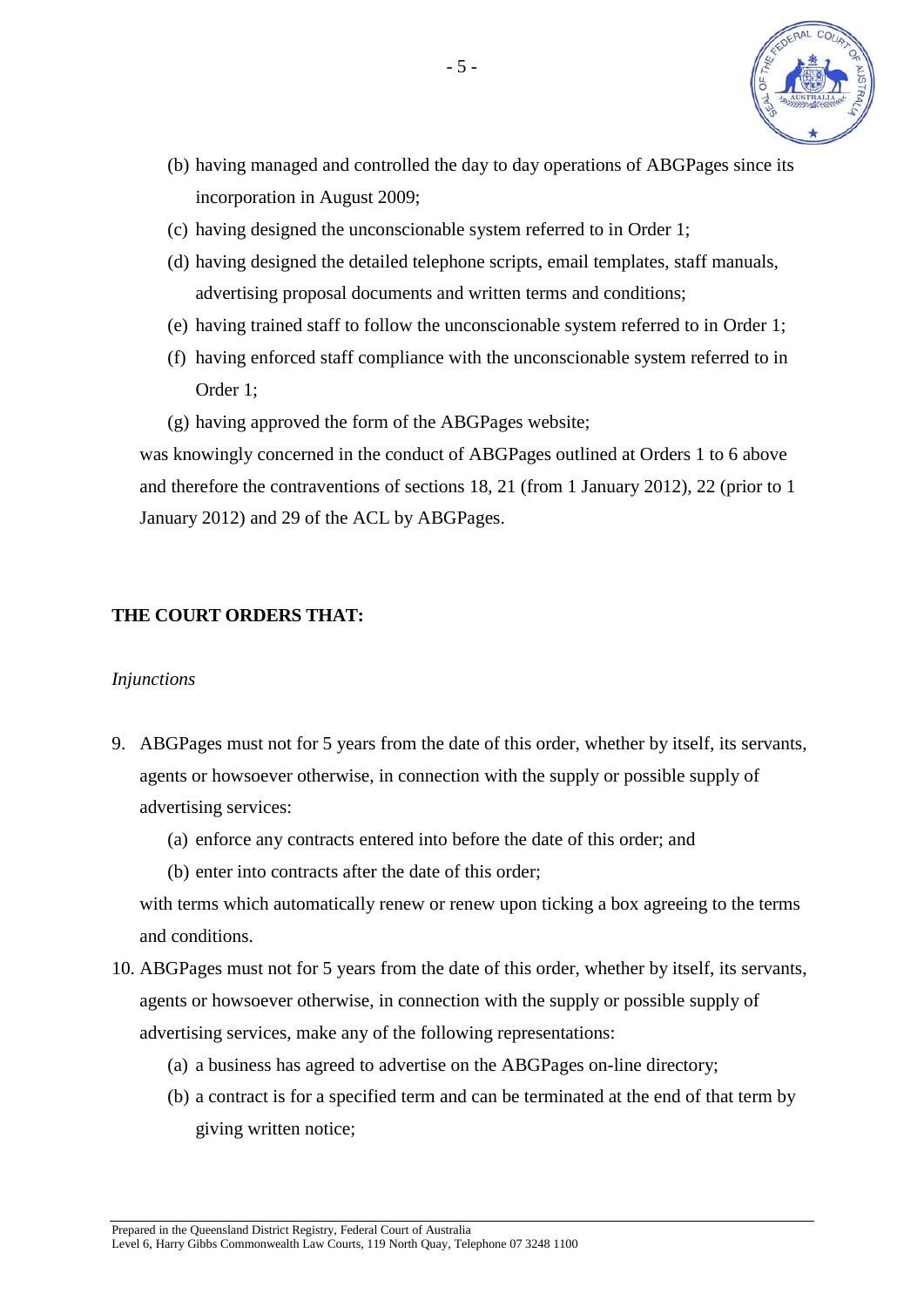

(c) a customer has agreed to acquire advertising with ABGPages by signing documents;

when this is not the case.

- 11. ABGPages must not, whether by itself, its servants, agents or howsoever otherwise, pursue payment from customers who have, before the date of this order, entered into a contract with ABGPages in connection with the publication of an advertisement.
- 12. Ms McCullough must not for 5 years from the date of this order in connection with the supply or possible supply of advertising services by an on-line directory services provider (**Supplier**), aid, abet, counsel or procure, or be directly or indirectly knowingly concerned in or party to the promotion or supply of, advertising services to customers in Australia by a Supplier through the use of contract terms which automatically renew or renew upon ticking a box agreeing to the terms and conditions.
- 13. Ms McCullough must not for 5 years from the date of this Order in connection with the supply or possible supply of advertising services to customers in Australia by a Supplier, aid, abet, counsel or procure, or be directly or indirectly knowingly concerned in or party to, the making of any of the following representations by a Supplier:
	- (a) a business has agreed to advertise on the Supplier's on-line directory;
	- (b) a contract is for a specified term and can be terminated at the end of that term by giving written notice;
	- (c) a customer has agreed to acquire advertising with the Supplier by signing documents;

when this is not the case.

## *Compliance Program orders*

- 14. Pursuant to s 246(2) of the ACL, ABGPages is to:
	- (a) within 90 days of recommencing trading, establish and implement an ACL compliance program to be undertaken by each employee who deals with or who may deal with Australian Consumers, being a program designed to minimise ABG Pages' risk of future contraventions of sections 18, 21, 29 and 50 of the ACL;
	- (b) for a period of 3 years from the date ABGPages recommences trading, maintain and continue to implement the ACL compliance program referred to in the Order above.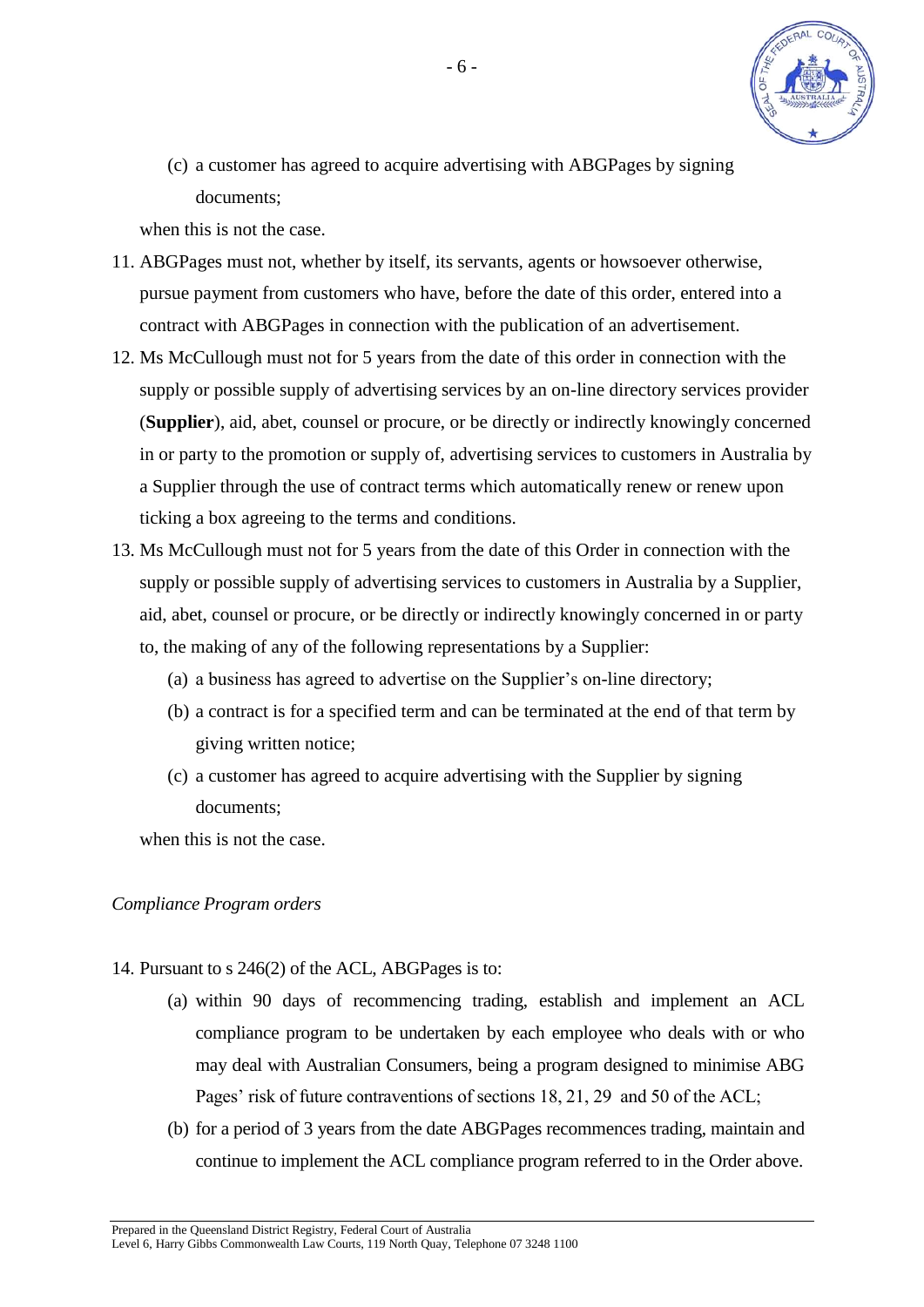

- <span id="page-6-0"></span>15. Pursuant to s 246(2) of the ACL Ms McCullough, is to, at her own expense:
	- (a) within 90 days of the date of this order, attend and undertake a training session on the responsibilities and obligations under sections 18, 21 and 29 of the ACL;
	- (b) ensure that the training referred to in paragraph [\(\(a\)\)](#page-6-0) is administered by a suitably qualified compliance professional or legal practitioner with expertise in the ACL;
	- (c) provide to the ACCC a written statement or certificate from the person conducting the training referred to in paragraph [\(\(a\)\)](#page-6-0), within 14 days of completion of the training, verifying that such training has occurred.

#### *Disqualification orders*

16. Pursuant to s 248 of the ACL, Ms McCullough is disqualified from managing corporations for a period of 5 years.

#### *Order for findings of fact*

17. A copy of the reasons for judgment, with the seal of the Court affixed thereon, be retained on the Court file for the purposes of s 137H(3) of the CCA.

#### *Pecuniary penalties*

- 18. Pursuant to s 224 of the ACL, ABGPages pay to the Commonwealth of Australia pecuniary penalties totaling \$300,000 in respect of its contraventions of the ACL, in instalments as follows:
	- (a) \$30,000 within 6 calendar months of the date of this order;
	- (b) \$30,000 within 12 calendar months of the date of this order;
	- (c) \$30,000 within 18 calendar months of the date of this order;
	- (d) \$30,000 within 24 calendar months of the date of this order;
	- (e) \$30,000 within 30 calendar months of the date of this order;
	- (f) \$30,000 within 36 calendar months of the date of this order;
	- (g) \$30,000 within 42 calendar months of the date of this order;
	- (h) \$30,000 within 48 calendar months of the date of this order;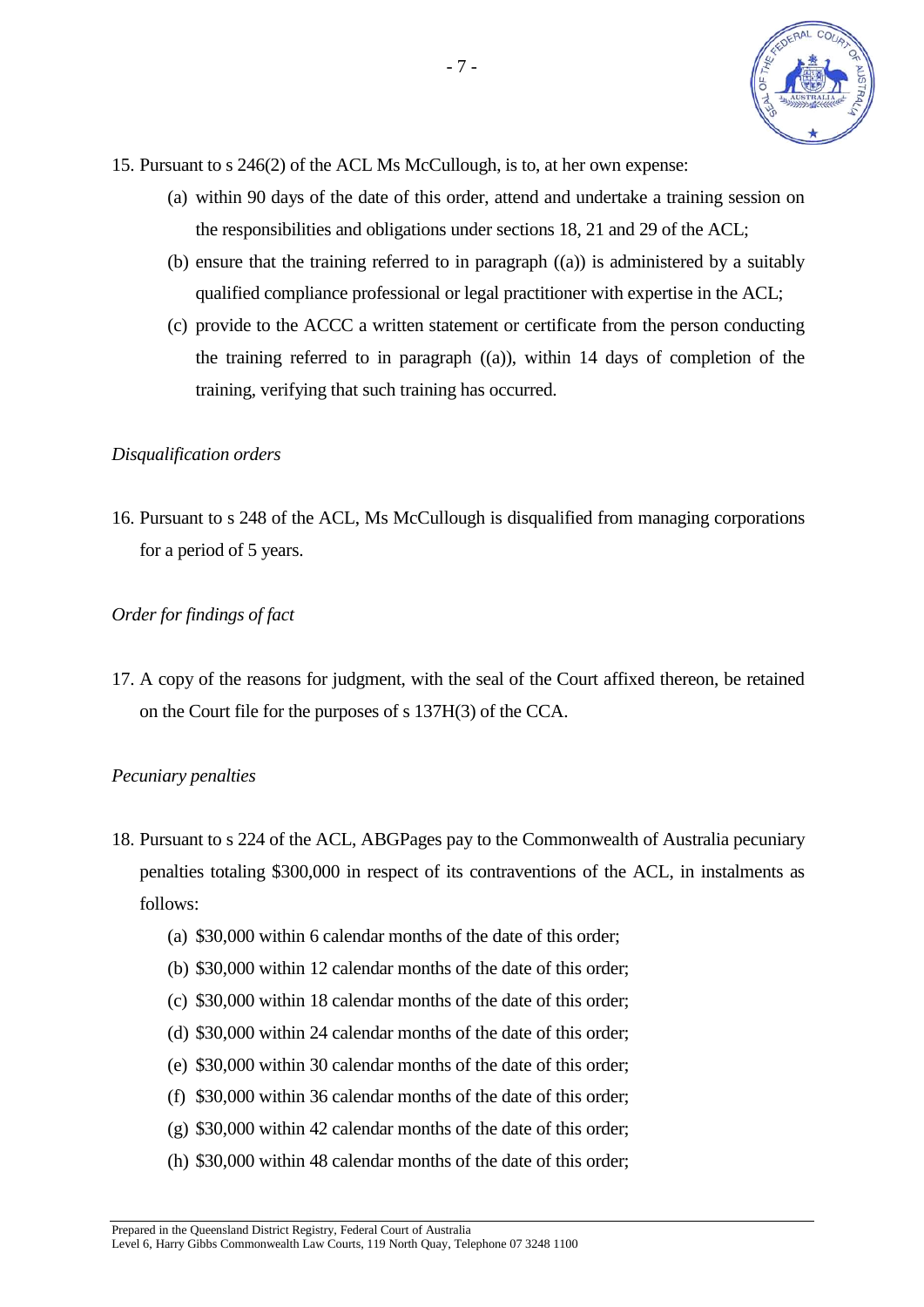

- (i) \$30,000 within 54 calendar months of the date of this order;
- (j) \$30,000 within 60 calendar months of the date of this order;

provided that if any instalment is not paid on or before the specified date, the whole of the remaining penalties then outstanding shall become immediately payable.

- 19. Pursuant to s 224 of the ACL, Ms McCullough pay to the Commonwealth of Australia pecuniary penalties totalling \$40,000 in respect of being knowingly concerned in ABGPages' contraventions of ss 21 (from 1 January 2012), 22 (prior to 1 January 2012) and 29 of the ACL, in instalments as follows:
	- (a) \$4,000 within 6 calendar months of the date of this order;
	- (b) \$4,000 within 12 calendar months of the date of this order;
	- (c) \$4,000 within 18 calendar months of the date of this order;
	- (d) \$4,000 within 24 calendar months of the date of this order;
	- (e) \$4,000 within 30 calendar months of the date of this order;
	- (f) \$4,000 within 36 calendar months of the date of this order;
	- (g) \$4,000 within 42 calendar months of the date of this order;
	- (h) \$4,000 within 48 calendar months of the date of this order;
	- (i) \$4,000 within 54 calendar months of the date of this order;
	- (j) \$4,000 within 60 calendar months of the date of this order;

provided that if any instalment is not paid on or before the specified date, the whole of the remaining penalties then outstanding shall become immediately payable.

#### *Costs*

- 20. ABGPages and Ms McCullough pay to the applicant, a contribution of \$25,000 towards its costs, in instalments as follows:
	- (a) \$2,500 within 6 calendar months of the date of this order;
	- (b) \$2,500 within 12 calendar months of the date of this order;
	- (c) \$2,500 within 18 calendar months of the date of this order;
	- (d) \$2,500 within 24 calendar months of the date of this order;
	- (e) \$2,500 within 30 calendar months of the date of this order;
	- (f) \$2,500 within 36 calendar months of the date of this order;
	- (g) \$2,500 within 42 calendar months of the date of this order;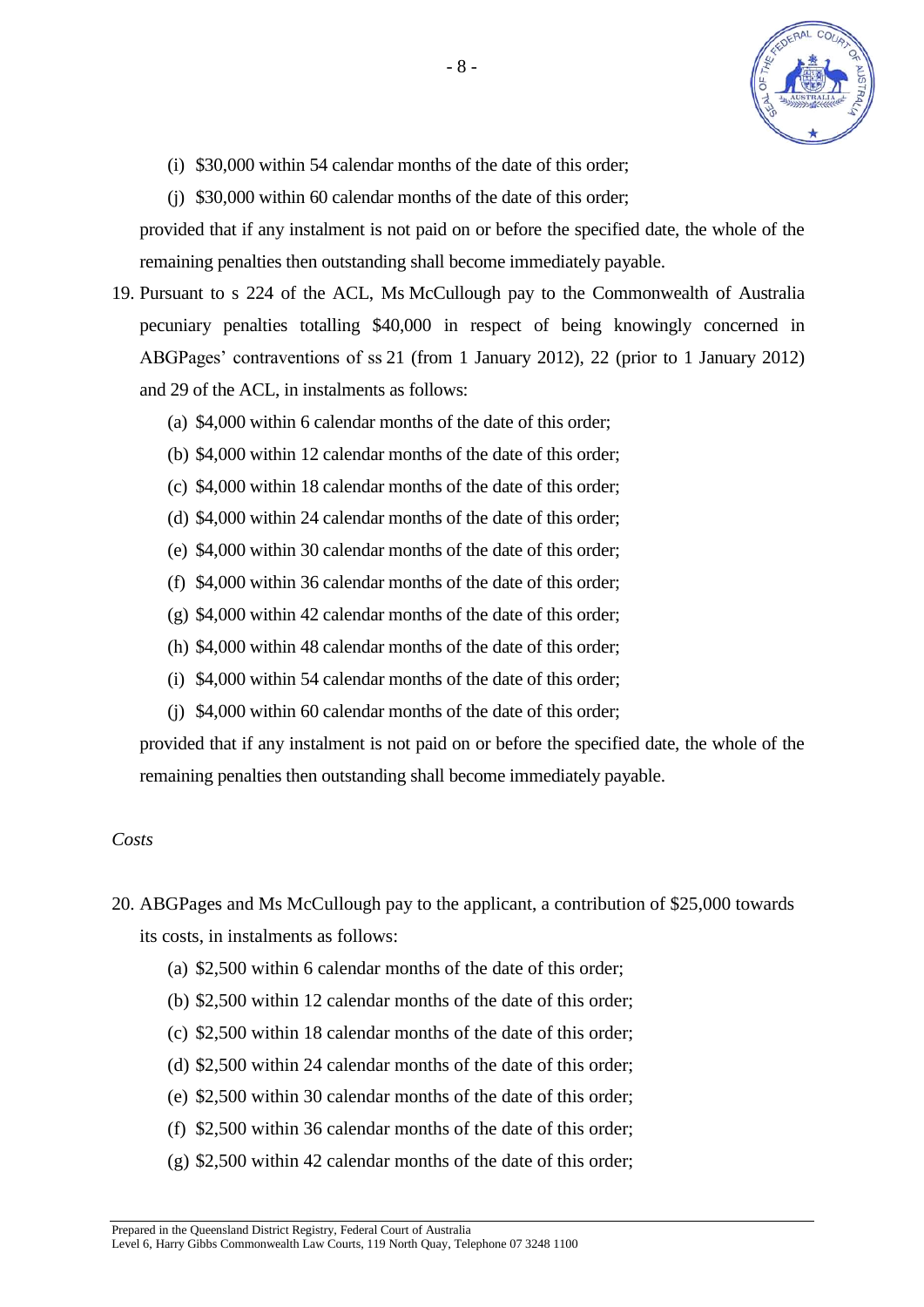

- (h) \$2,500 within 48 calendar months of the date of this order;
- (i) \$2,500 within 54 calendar months of the date of this order;
- (j) \$2,500 within 60 calendar months of the date of this order;

provided that if any instalment is not paid on or before the specified date, the whole of the remaining costs then outstanding shall become immediately payable.

21. ABGPages and Ms McCullough will be jointly and severally liable for the payment of the costs referred to in Order 20.

Date that entry is stamped: 16 March 2018.

Wormich Soden Registrar

Prepared in the Queensland District Registry, Federal Court of Australia Level 6, Harry Gibbs Commonwealth Law Courts, 119 North Quay, Telephone 07 3248 1100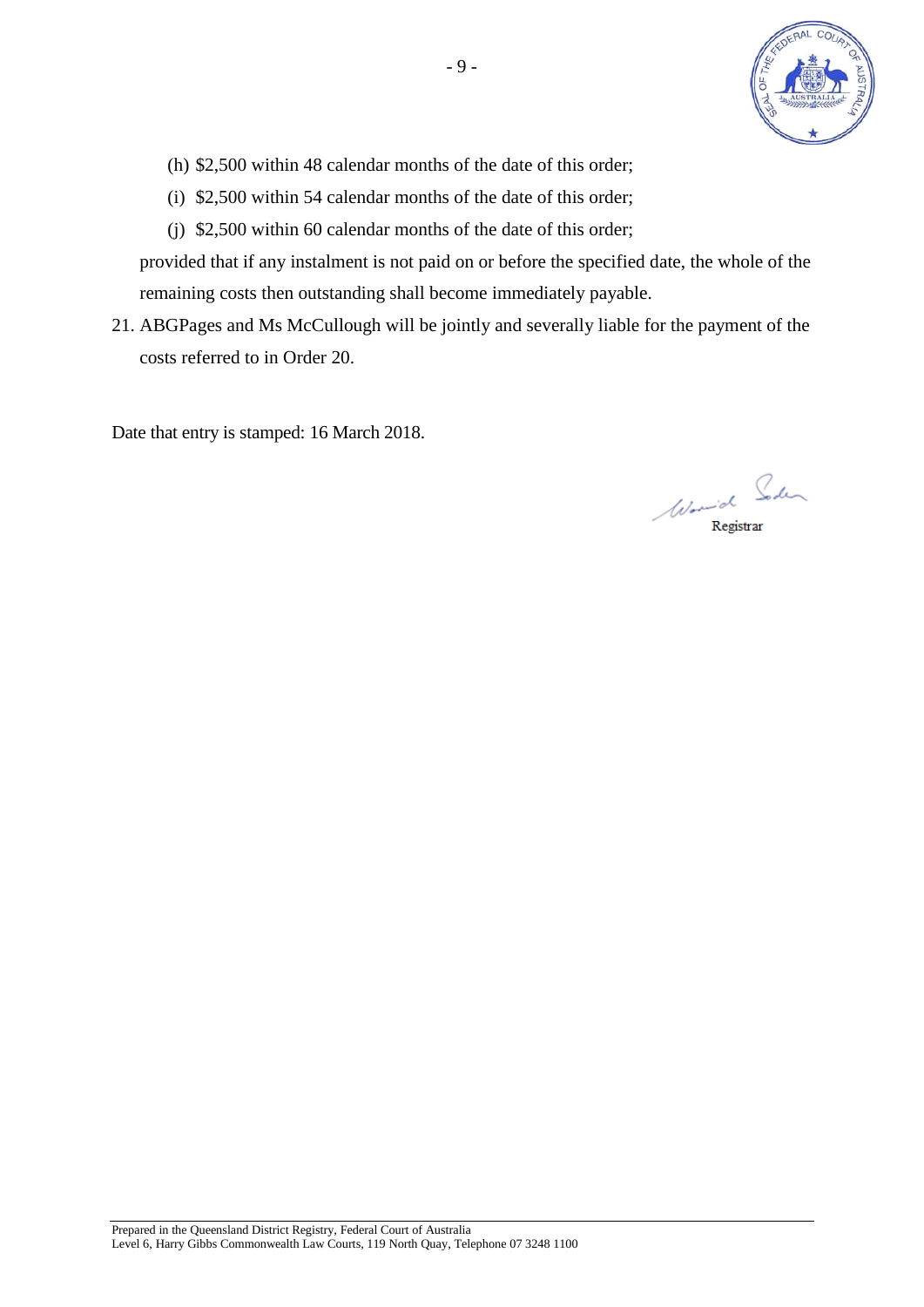

## **Endorsement pursuant to Rule 41.06**

To: ABGPages Pty Ltd (ACN 138 706 251)

Ms Michele Anne McCullough

You will be liable to imprisonment, sequestration of property or punishment for contempt if:

(a) for an order that requires you to do an act or thing - you neglect or refuse to do the act or thing within the time specified in the order; or

(b) for an order that requires you not to do an act or thing - you disobey the order.